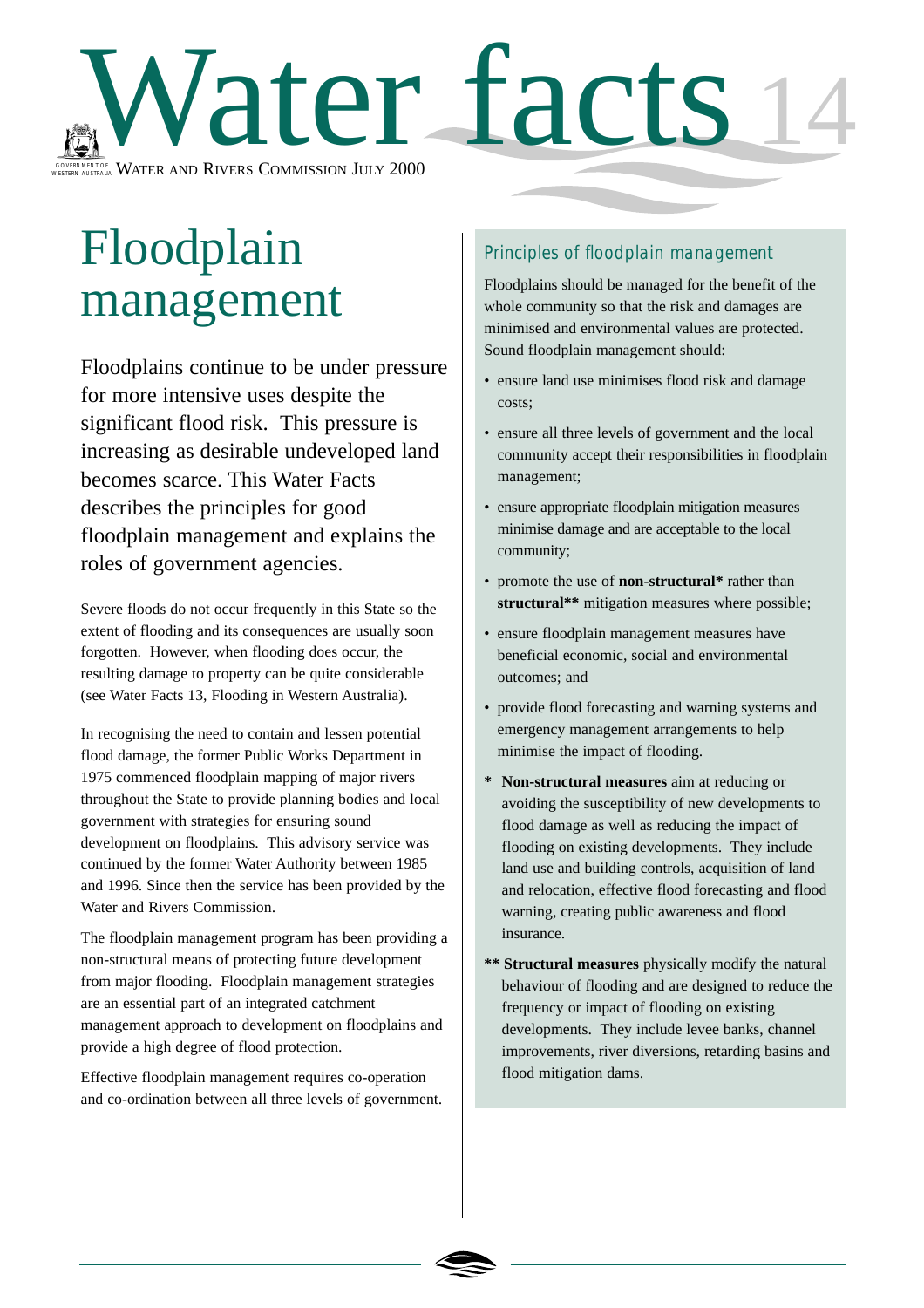

*Floodplain mapping and floodplain management process.*

## Terms commonly used in floodplain management

#### **Average recurrence interval (ARI)**

A statistical estimate of the average period in years between the occurrence of a flood of a given size or larger. The ARI of a flood event gives no indication of when a flood of that size will occur again.

#### **100 year ARI flood**

A flood having an average recurrence interval (ARI) of 100 years. This flood has a 1% chance of occurring in any one year and has a 50% chance of being experienced at least once in a person's life time. The 100 year ARI flood has been generally adopted in Australia and overseas as the basis for floodplain management planning.

#### **Floodplain**

The portion of a river valley next to the river channel which is covered with water when the river overflows its banks during major river flows. The term also applies to land adjacent to estuaries which is subject to inundation during flooding.

#### **Floodway**

The river channel and a portion of the floodplain which forms the main flow path for floodwaters once the main channel has overflowed. If the floodway is even partially blocked then upstream flood levels may be raised and thereby affect areas which may not have been previously

affected. Development in floodways is to be avoided wherever possible.

### **Flood fringe**

The area of the floodplain, outside of the floodway, which is affected by flooding but where development could be permitted provided appropriate measures are taken. These areas are generally covered by still or very slow moving waters during a 100 year ARI flood.



*Typical recommended floodplain management strategy.*

- Development (i.e. filling, building, etc) that is located within the flood fringe is considered acceptable with respect to major river flooding. However, a minimum habitable floor level of 0.50 metre above the adjacent 100 year flood level is recommended to ensure adequate flood protection.
- Development (i.e. filling, building, etc) that is located within the floodway and is considered obstructive to major river flows is not acceptable as it will increase flood levels upstream.

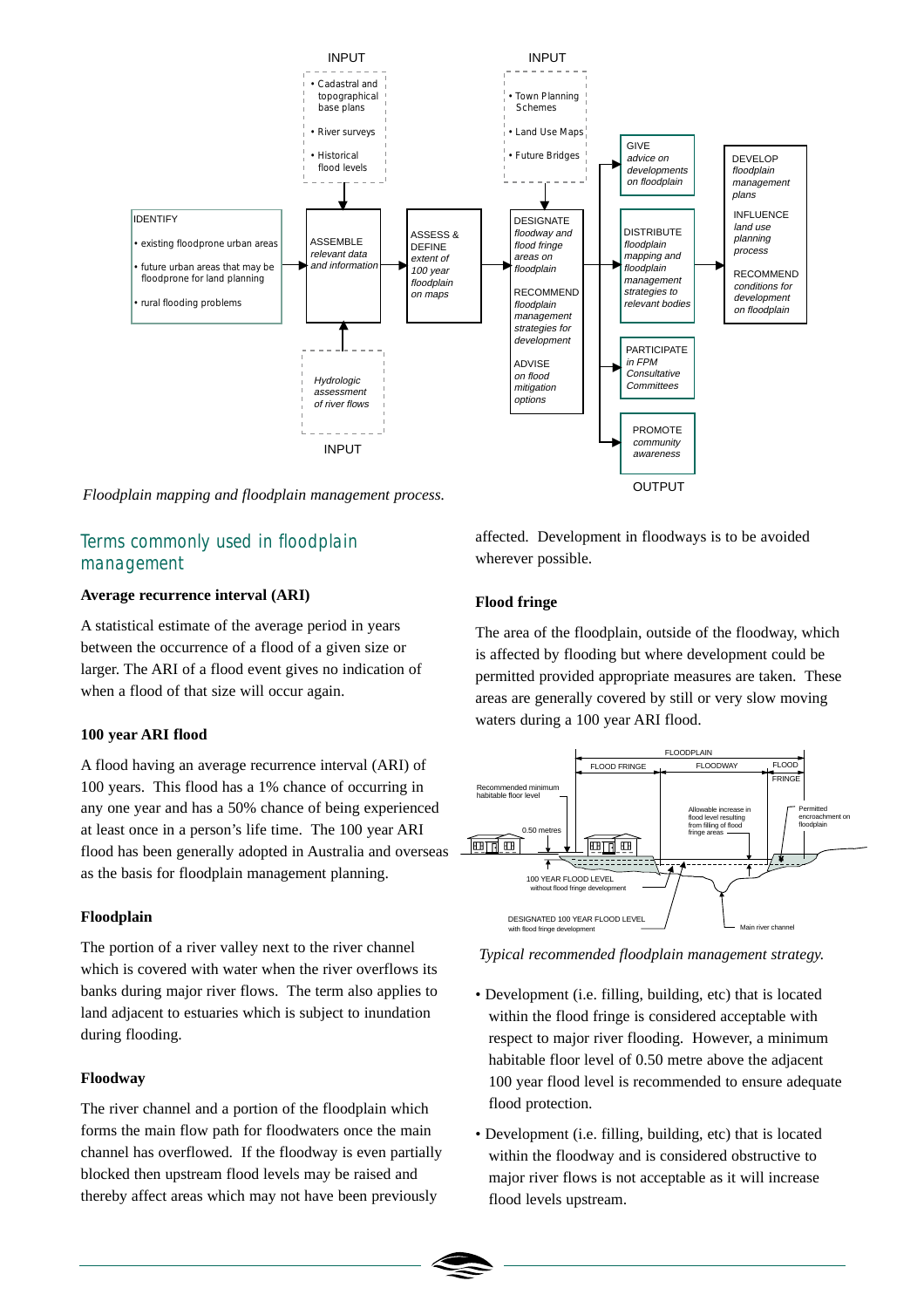

## Roles and responsibilities

## **Commonwealth Government**

The Commonwealth Government has a general responsibility for the economic and social well being of the nation. The Commonwealth Government's role is to:

- encourage the development of effective long-term strategies for development on floodplains at a national level, provide financial assistance in the form of natural disaster relief payments when there is significant flood damage and disruption;
- provide flood forecasting and warning services; and
- develop, co-ordinate and support effective national emergency management arrangements.

Commonwealth financial assistance has been made available for floodplain management studies and the construction of flood mitigation works. This assistance is aimed at reducing the economic and social costs of flooding by encouraging local and regional acceptance of responsibilities for floodplain management.